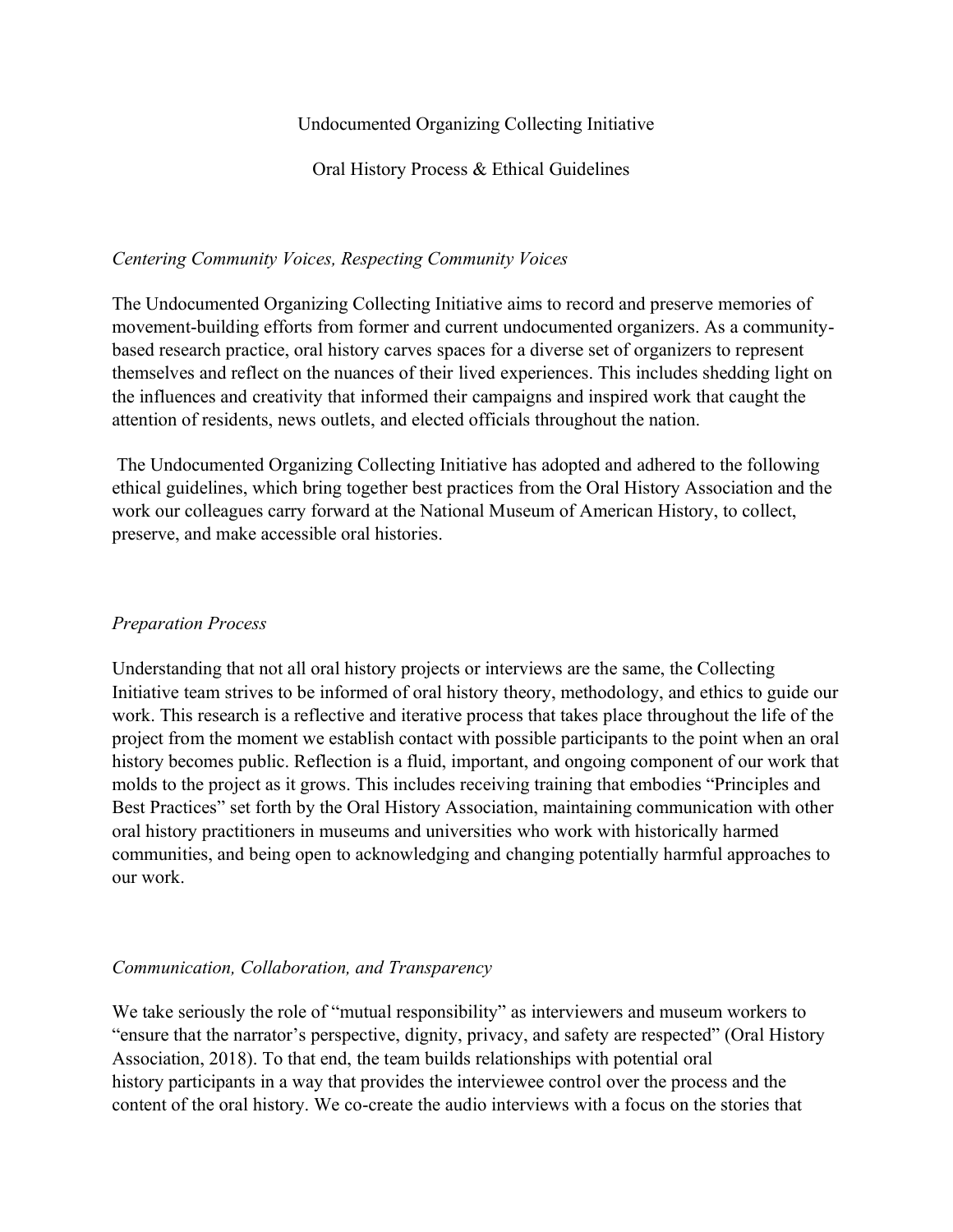organizers themselves want to share. We strive for these oral histories to be a product of an ongoing relationship formed between the museum and community members and founded upon trust, communication, meaningful collaboration, and transparency.

Prior to recording interviews, the curator, project lead, and oral historian reach out to organizers who are open about their status in public settings and have played a role in movement-building efforts. We communicate the goal of creating a publicly accessible archive that documents movements led by undocumented individuals from their own perspective, and discuss the potential uses of oral history interviews in the future. We also take time to explain the oral history recording, transcription, and archiving process, and invite them to participate as narrators. Given the public nature of this project, we encourage organizers to take their time in making an informed decision about their participation.

Organizers who are interested in sharing their stories meet with the team's oral historian to discuss the scope of their interview, including identifying major topics they may want to unpack and setting boundaries to ensure a respectful dialogue. The oral historian works to mitigate any risk of rehashing traumatic events in organizers' lives, so it is especially important to have a mutual understanding of what should and should not be discussed during the recorded interview.

No oral histories are recorded or deposited in the archives unless organizers give consent. They are reminded of the limitations around privacy after interviews are recorded and are encouraged to review transcribed audio for potential edits or redactions before files are deposited in the archives. Finally, organizers are reminded that this is their space to tell their story—while the oral historian is there to guide their conversation with questions, they have the power to share their own story using their own words in whatever way they would like.

#### *Archives Are Shaped by the Voices Who Fill Them*

Several aspects of the archive are predefined by the Collecting Initiative, such as the geographical sites we are currently exploring, the limited number of oral histories we can record at the moment, and the type of specific audio equipment we are using to record interviews. However, the stories that are recorded are in part shaped by organizers who see the need to document particular life stories, events, and campaigns on a local, regional, and national scale. This allows for a project that, as it grows, is more reflective of the diversity of experiences and thought within the organizing spaces and movements led by undocumented individuals.